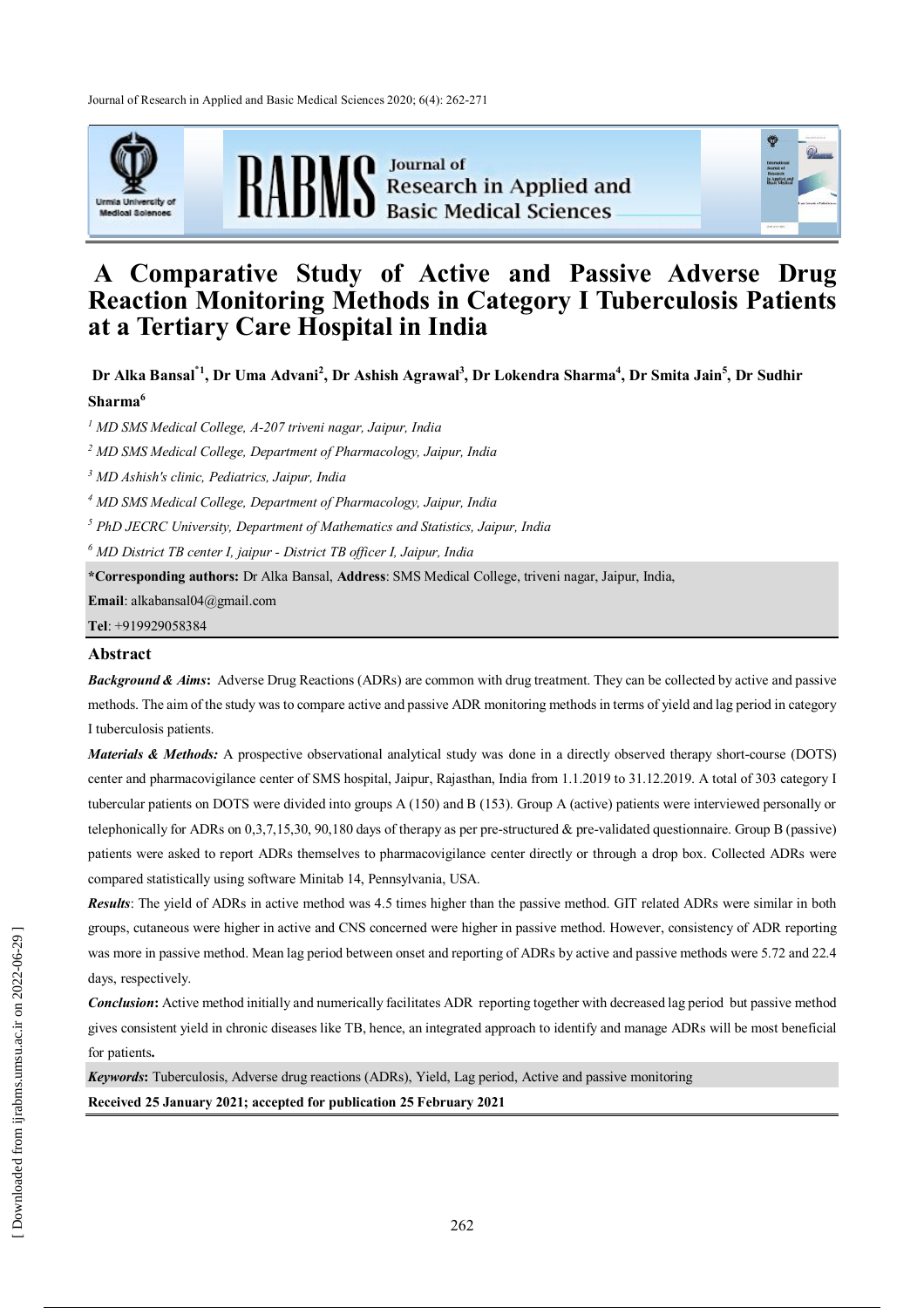# **Introduction**

Adverse Drug Reactions (ADRs) account for 5% of all hospital admissions, occur in 10-20% of hospitalized patients and are the fourth leading cause of death globally (1). The need to identify and address adverse drug reactions (ADRs) can never be overemphasized as mitigating ADRs will increase drug compliance besides reducing the suffering of already sick patients. Its importance was desperately felt as early as in 1952 when FDA started collecting data regarding bone marrow suppression due to chloramphenicol. Further thalidomide tragedy (1961) reiterated the requirement of monitoring the drugs for adverse reactions (2,3). It persuaded WHO to establish Uppsala monitoring center in 1968 with headquarters in Sweden to collect ADRs periodically for all the drugs across the globe(4). India launched its National Program of Pharmacovigilance in 2005 which was renamed as Pharmacovigilance Program of India (PvPI) in 2010 under the same initiative (5). Today WHO based Vigi-Base is the world's largest individual case safety reports (ICSR) database for ADRs. Med Watch program in 1990s allowed USA health care professionals and patients to voluntarily report ADRs of drugs and medical devices and United States Food and Drug Administration (USFDA) Act in 2007 compelled manufacturers to conduct post-marketing surveillance to ensure drug safety and alleviate ADRs are other important milestones of pharmacovigilance program (6,7). To date many drugs like terfenadine, cisapride, phenylpropanolamine, rofecoxib, cerivastatin, gatifloxacin, cisapride,sibutramine, and tegaserod have been withdrawn from the market because of the serious adverse drug reactions they caused(8,9).

Today ADR monitoring can be done by two methods - Active or intensive and Passive or voluntary (10). ADR monitoring studies are also known as drug safety surveillance or drug safety monitoring studies.

In active method, measures are taken proactively to detect ADRs. This is achieved by dynamic monitoring at the start of, during and at times after the end of treatment. Active ADR monitoring can be mainly sentinel site based where ADRs are collected from patients and physicians directly from selected few sites as in institutional and specific settings or cohort event monitoring (CEM) where after acknowledging the patients from electronic records or automated health insurance claims, follow up questionnaire is sent to acquire required data. Its advantages are that it discerns incidence rate of adverse events in addition to relative risk, identifies multiple adverse effects, solicits information on events that may not otherwise be reported but the main limitations of CEM are its restriction to a small subset of medicinal products and relatively small fraction of the population covered. Registries containing documented exposure of medicine &/or disease related records, cross sectional survey, case control and targeted clinical investigation (done to evaluate mechanism or reason for ADRs) are other important subtypes of actively reported ADR method (11,12). An initiative named as "Sentinel" was undertaken by USFDA through the use of administrative claims, and pharmacy dispensing data. Similarly active drug safety monitoring (aDSM) in India since 2015 is used to detect, manage, and report suspected or confirmed drug toxicities of patients on treatment with new TB medicines for multidrug resistant and extremely drug resistant TB are examples of active ADR monitoring(13,14).

Passive method uses no active measures to look for adverse drug reactions. Reporting to the national authorities responsible for patient safety is entirely dependent on the initiative and Motivation of the reporters, usually health care professionals and sometimes the patients. Here both quality and quantity of adverse event reporting depend on the willingness, skill, and Experience of the reporter. Passive surveillance can further be subdivided into spontaneous reporting (most common subtype of passive ADR monitoring method, hence the term is often used interchangeably with passive method), case series (new findings or associations are detected unexpectedly),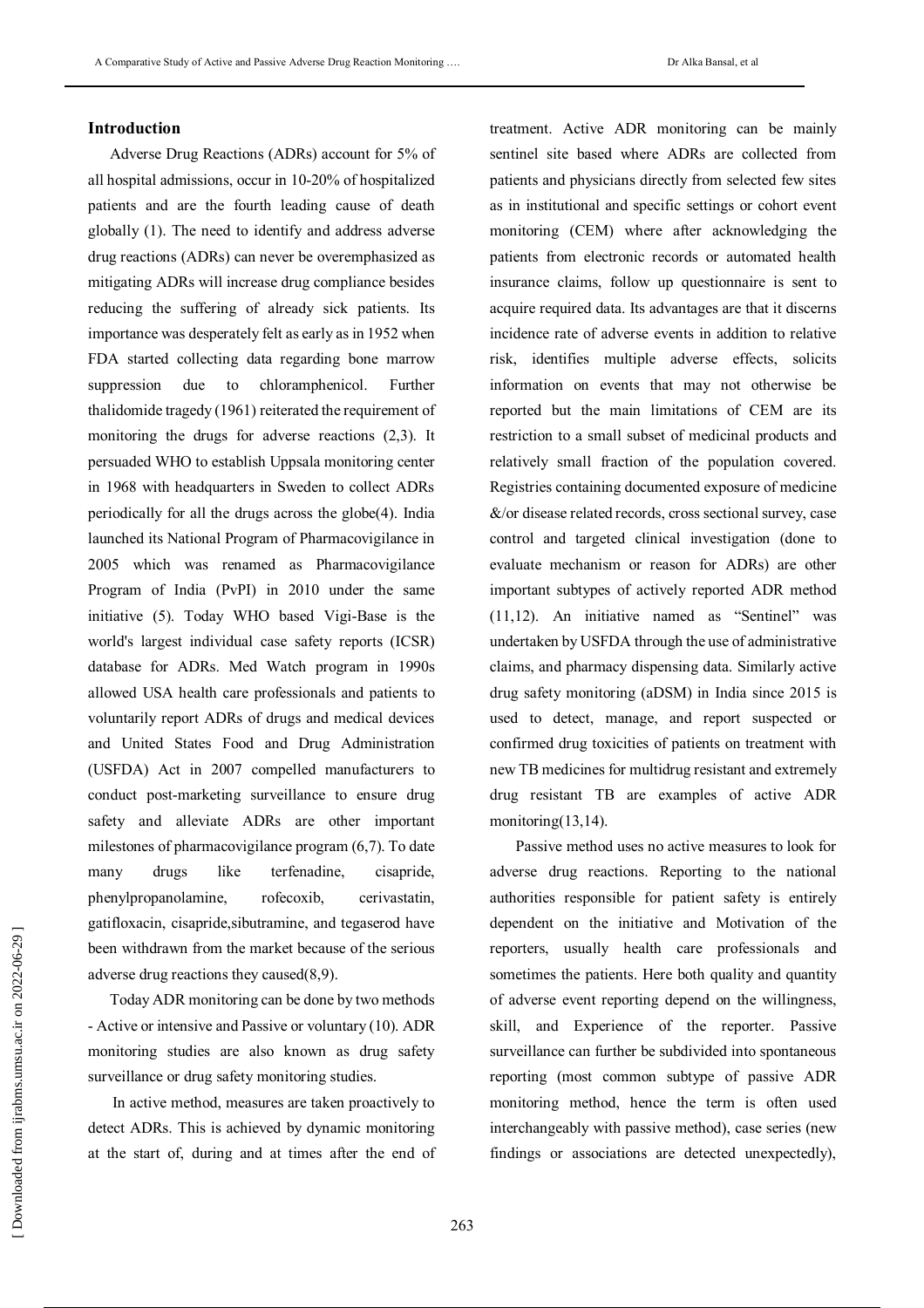stimulated reporting, and targeted spontaneous reporting which is preferred for newer medications (14,15,16).

Most of the countries have passive ADR reporting method, though, some developed nations have adopted an organized system for active drug monitoring. There has been a conflict regarding appropriateness of a method for pharmacovigilance. Some studies claim that active method is better as it can identify safety signals before drugs can actually do more harm and is particularly important when outcome due to ADRs are very damaging or expensive like death, damage to vital organs, increased hospital stay, requiring specific costlier treatment due to delay in adverse reaction identification and treatment (1,4,17). The projected advantages of passive ADR surveillance are that it covers a large population, is useful for hypothesis generation and for diagnosing rare ADRs.

Despite an important issue, very few studies directly compare active and passive methods for reporting ADRs. Hence this study was planned with the objective to compare active and passive ADR reporting methods in category I TB patients on DOTS. Category I TB patients were selected because tuberculosis is an important communicable and curable disease in India and as per a systematic review, the overall prevalence of ADRs with first-line anti-TB drugs is also high and it varies from 8.4% to 83.5% (18).

# **Materials and Methods**

A prospective observational analytical study was done in directly observed therapy short-course (DOTS) and pharmacovigilance (PV) centers attached to SMS hospital, Jaipur, Rajasthan, India from 1.1.2019 to 31.12.2019 to collect ADRs after Institutional Ethical approval via letter no 4123/ MC/EC/2018 dated 9/10/18.

Sample size was calculated at 80% study power and α error 0.05 expecting ADR in 5% of patients in passive surveillance group and 15% in active surveillance group as found in pilot study. Following the above assumption, a minimum of 141 patients were required as sample size which was rounded off to 150 patients in each group as

sample size for study. Hence, a total of 303 category I TB patients (means new tubercular cases) were selected and enrolled in study after inclusion and exclusion criteria. Inclusion criteria were new tubercular patients who were visiting DOTS- TB center for the first time for treatment and were willing to give consent for the study. Exclusion criteria were multi-drug resistant TB patients, concomitant immunosuppressant medication, pregnant and lactating women. These enrolled 303 patients were then randomly divided into two groups A and B.

All were started on standard isoniazid, rifampicin, pyrazinamide, ethambutol (HRZE) drugs appropriate as per their weight bands approved in National guidelines for tuberculosis 2020 (19). Group A  $(n=150)$  patients were monitored for adverse drug reactions during antitubercular therapy (ATT) for six months by active drug safety surveillance method. For it they were either interviewed personally or contacted telephonically on 1, 3,7,15,30, 90,180 days of therapy as per pre-structured and pre-validated questionnaire developed for it to actively seek ADRs.

Group B (n=153) patients registered for receiving ATT were allowed to report passively for any complaints by themselves or through their physician. For this, we planted a drop box containing slips for reporting ADR at easily accessible place in DOTs center.

#### **Results**

A total of 303 type I TB patients were randomly selected for study, 150 patients were in active group and 153 were in passive group. Two groups were comparable in terms of age, gender, site distribution, presenting symptoms, education, socioeconomically and associated illness. A total of 149 ADRs were attributed to anti-tubercular drugs, reported from 303 patients in our study giving total incidence of 49.2% ADRs. 126 patients reported one ADR, 10 patients reported two and maximum three ADRs were recorded by one patient. ADRs collected by two methods are shown in Table 1.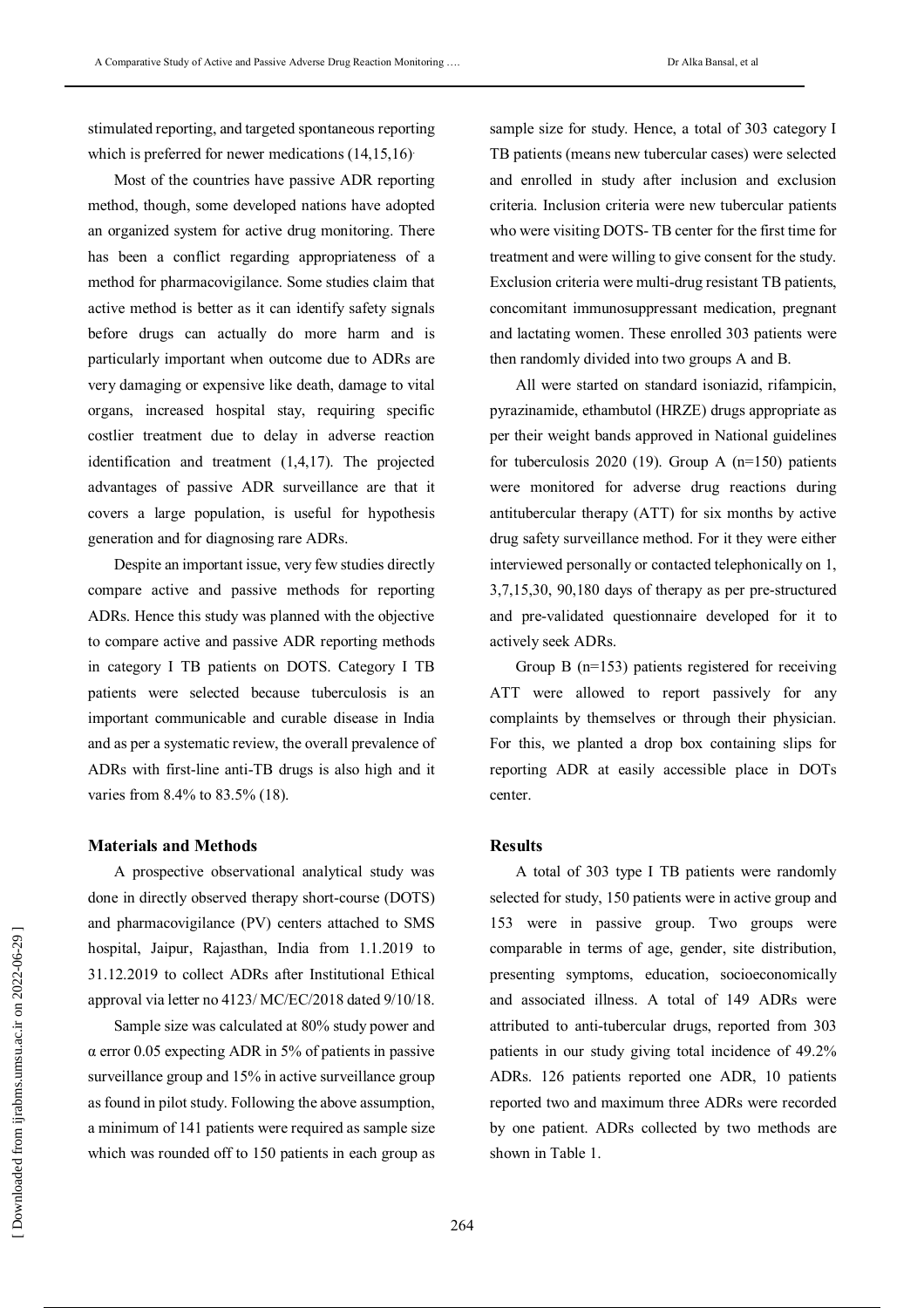| S. | <b>ADR</b>                  | <b>TOTAL</b> | Active |                          |                |                |                          | <b>TOTAL</b>             | Passive        |    |                          |                |                              |   |              |
|----|-----------------------------|--------------|--------|--------------------------|----------------|----------------|--------------------------|--------------------------|----------------|----|--------------------------|----------------|------------------------------|---|--------------|
| no |                             |              |        |                          |                |                |                          |                          |                |    |                          |                |                              |   |              |
| 1  | Nausea, vomiting            | 38           | 6A     | 20B                      | 11C            | 1D             |                          |                          | 8              | 5A | 2B                       | 1 <sup>C</sup> |                              |   |              |
| 2  | GI upset                    | 7            | 2A     | 3B                       | 2C             |                |                          |                          | $\overline{2}$ | 2A |                          |                |                              |   |              |
| 3  | Abdominal pain              | 8            | 4A     | 3B                       | 1 <sub>C</sub> |                |                          |                          | 1              | 1A |                          |                |                              |   |              |
| 4  | Jaundice                    | 5            |        |                          | 1 <sup>C</sup> | 3D             | 1E                       | L,                       | $\overline{2}$ |    |                          |                | D                            | E |              |
| 5  | Skin rash                   | 9            |        | 4B                       | 4C             | 1D             | $\overline{\phantom{a}}$ |                          | 2              |    | 1B                       | 1 <sup>C</sup> |                              |   |              |
| 6  | Pruritus                    | 12           | 3A     | 2B                       | 5C             | 2D             | $\overline{\phantom{a}}$ |                          | 1              |    | $\overline{\phantom{a}}$ | 1 <sup>C</sup> |                              |   |              |
| 7  | Flushing                    | 6            | 1A     | 2B                       | 3C             |                |                          |                          | 1              |    | ٠                        | 1 <sup>C</sup> |                              |   |              |
| 8  | Skin peeling                | 1            |        |                          |                | 1 <sub>D</sub> |                          |                          |                |    |                          |                |                              |   |              |
| 9  | Paresthesia                 | 4            |        | $\overline{\phantom{a}}$ | 2C             | 1D             | 1E                       | $\overline{\phantom{a}}$ | 1              |    |                          |                |                              |   | $\mathbf{F}$ |
| 10 | Numbness                    | 6            |        | $\overline{a}$           | 3C             | 2D             | 1E                       | $\overline{\phantom{a}}$ | 1              |    |                          |                | D                            |   |              |
| 11 | Visual toxicity             | 3            |        |                          |                | $\overline{a}$ | 2E                       | 1F                       | $\overline{2}$ |    |                          |                |                              | E | $\mathbf{F}$ |
| 12 | Mental disturbances         | 6            |        |                          | 4C             | 2D             |                          |                          | 1              |    | 1B                       |                |                              |   |              |
| 13 | Loss of Diabetes control    | 3            |        |                          | 2C             | 1D             |                          |                          | 1              |    | 1B                       |                |                              |   |              |
| 14 | Arthritis                   | 6            |        | 2B                       | 1 <sup>C</sup> | 1D             | $2\mathrm{E}$            | $\overline{\phantom{a}}$ | 1              |    |                          |                | $\qquad \qquad \blacksquare$ | E |              |
| 15 | Decrease urine              | $\mathbf{1}$ |        | --                       | 1 <sup>C</sup> |                |                          |                          | 1              |    |                          |                | D                            |   |              |
| 16 | others – fever, shock, acne | 7            | 2A     | 2B                       | 2C             | 1 <sub>D</sub> |                          |                          | $\overline{2}$ |    |                          | $\mathbf C$    | D                            |   |              |
|    | dyspnoea                    |              |        |                          |                |                |                          |                          |                |    |                          |                |                              |   |              |
|    | Total                       | 122          |        |                          |                |                |                          |                          | 27             |    |                          |                |                              |   |              |

**Table 1:** Distribution of ADRs due to antitubercular drugs by active and passive methods along with duration of ADR presentation, measured from initiation of therapy

S. No. 1-4 GIT; 5-8 cutaneous; 9-12 CNS; 13-16 miscellaneous

A-F= lag period in days; A= 1-3; B= 4-7; C=8-15; D=16-30; E=31-90, F=91-180

Above data of Table 1 was used to compare ADR yield by both methods in terms of number, consistency, and organ-system affected by ADRs and yield duration (i.e. time between initiation of DOTS therapy and ADR reporting).

*I. Numerically ADR yield* by active method was 4.5 times higher in comparison to passive method (122 vs 27). They were reported by 72.6% and 17.6% of patients, respectively.

*II. For consistency of yield*, descriptive statistics for ADR yield by both methods were deduced and compared (Table 2).

| <b>Table 2:</b> Descriptive statistics for ADR yield by active and passive methods |      |         |        |          |            |      |  |  |  |  |
|------------------------------------------------------------------------------------|------|---------|--------|----------|------------|------|--|--|--|--|
| Variable                                                                           | Mean | SE Mean | St Dev | Variance | Coeff. Var | IOR  |  |  |  |  |
| Active                                                                             | 7.63 | 2.15    | 8.59   | 73.72    | 112.60     | 4.50 |  |  |  |  |
| Passive                                                                            | -69  | 0.44    | -78    | 3.16     | 105.38     | 0.00 |  |  |  |  |

While comparing for consistency, all the four measures of dispersion i.e. standard deviation, variance, coefficient of variation, and inter quartile range were considered. The values for these measures were higher for active surveillance method than for passive method, hence it was concluded that the passive method was

more consistent in comparison to the active method in terms of yield.

*III. To compare difference in organ-systems reporting ADRs* by both methods if any, Pareto charts were drawn (Figure).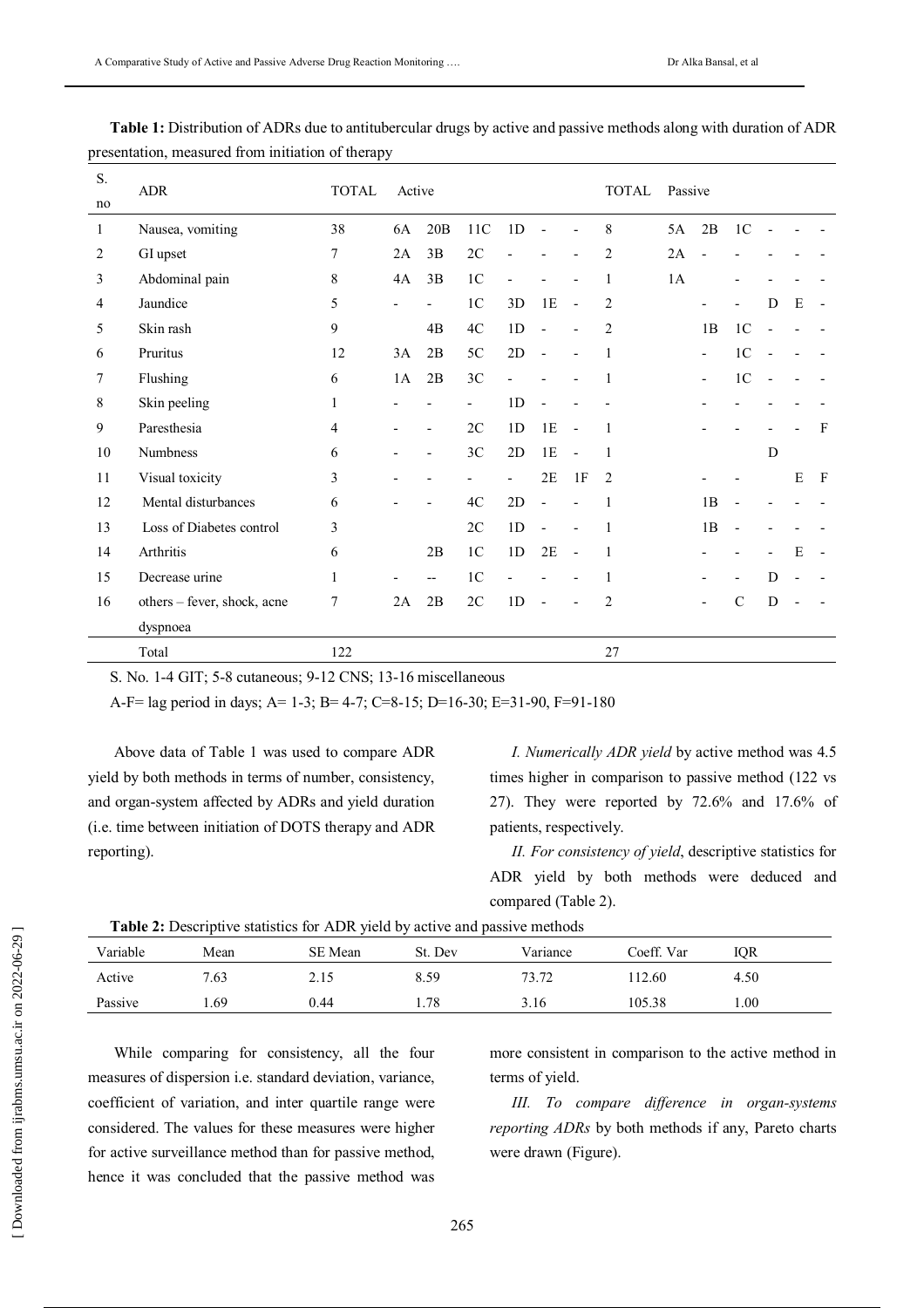



**Figure 1 (a, b):** Pareto charts to compare organ-systems reporting ADR (yield) by active and passive methods

#### **Pareto chart of ADR yield by Passive Method:**

Based on the findings of the above graphs, it was found that for GIT and miscellaneous ADRs, the yield in terms of percentage of patients was almost the same by both methods. However, the yield percentages for the cutaneous and CNS ADRs recorded were different in two groups. It was higher for cutaneous ADRs in the active and CNS related ADRs in the passive method.

*IV. To compare the yield duration i.e. time difference between initiation of DOTS and ADRs reported by both methods, pie charts were drawn (Figure2).*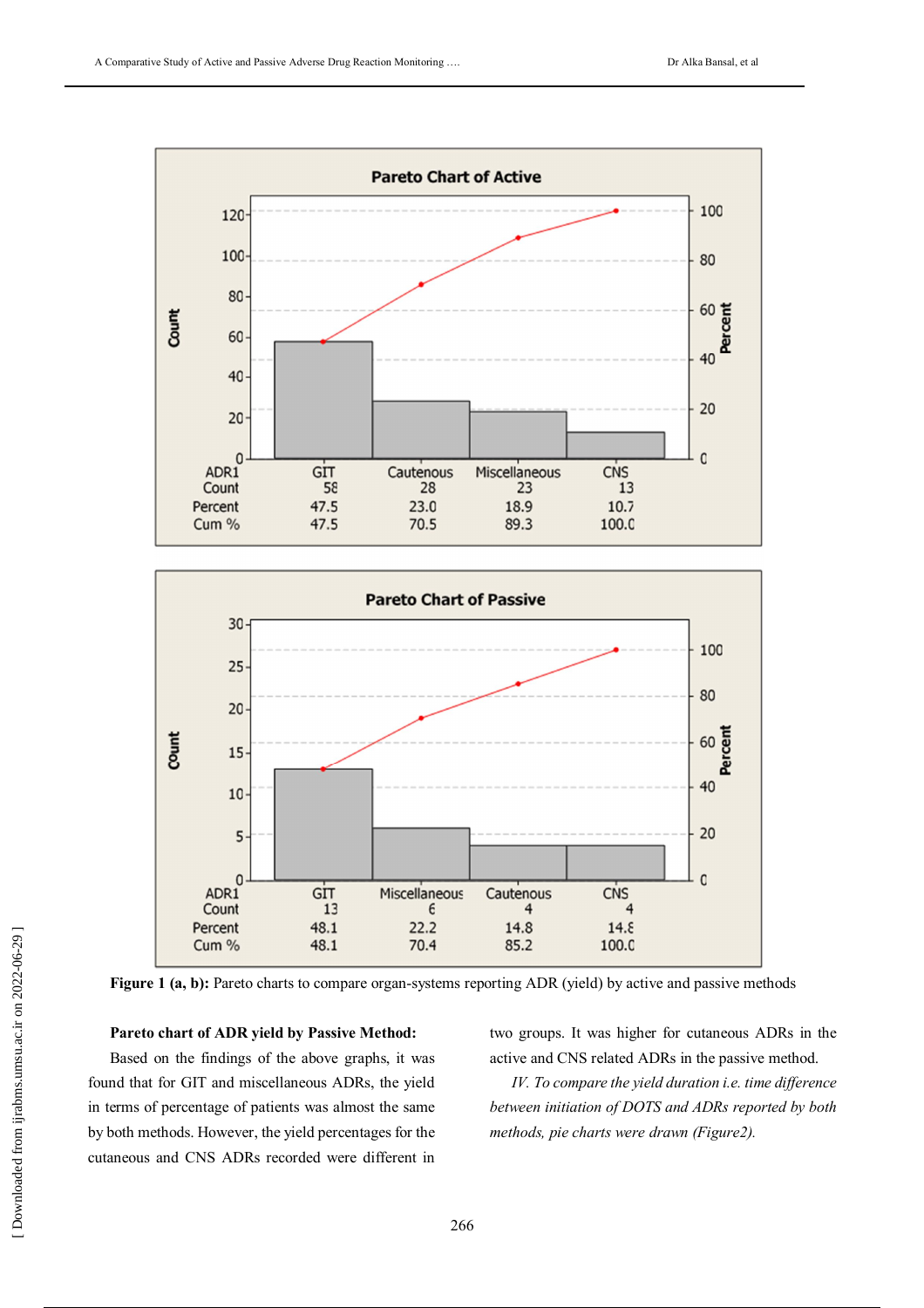

Figure 2(a,b): ADRs and percentage of days surveillance in active and passive methods

As shown above, in active method, maximum (34.4%) ADRs appeared in 8-15 days of ATT and minimum (0.8%) ADRs were reported in the duration of 91-180 days. Similarly for the passive method, the maximum (29.6%) and minimum (7.4%) ADRs were found in 1-3 and 91-180 days of surveillance.

It was also seen that total maximum yield (91%) of ADR detection was in initial 30 days of treatment with

93% by active method and 81% by passive method in first month of initiating ATT.

Active and passive ADR reporting methods were also evaluated for lag period between onset or experience of ADR by patient and its information to health care facility.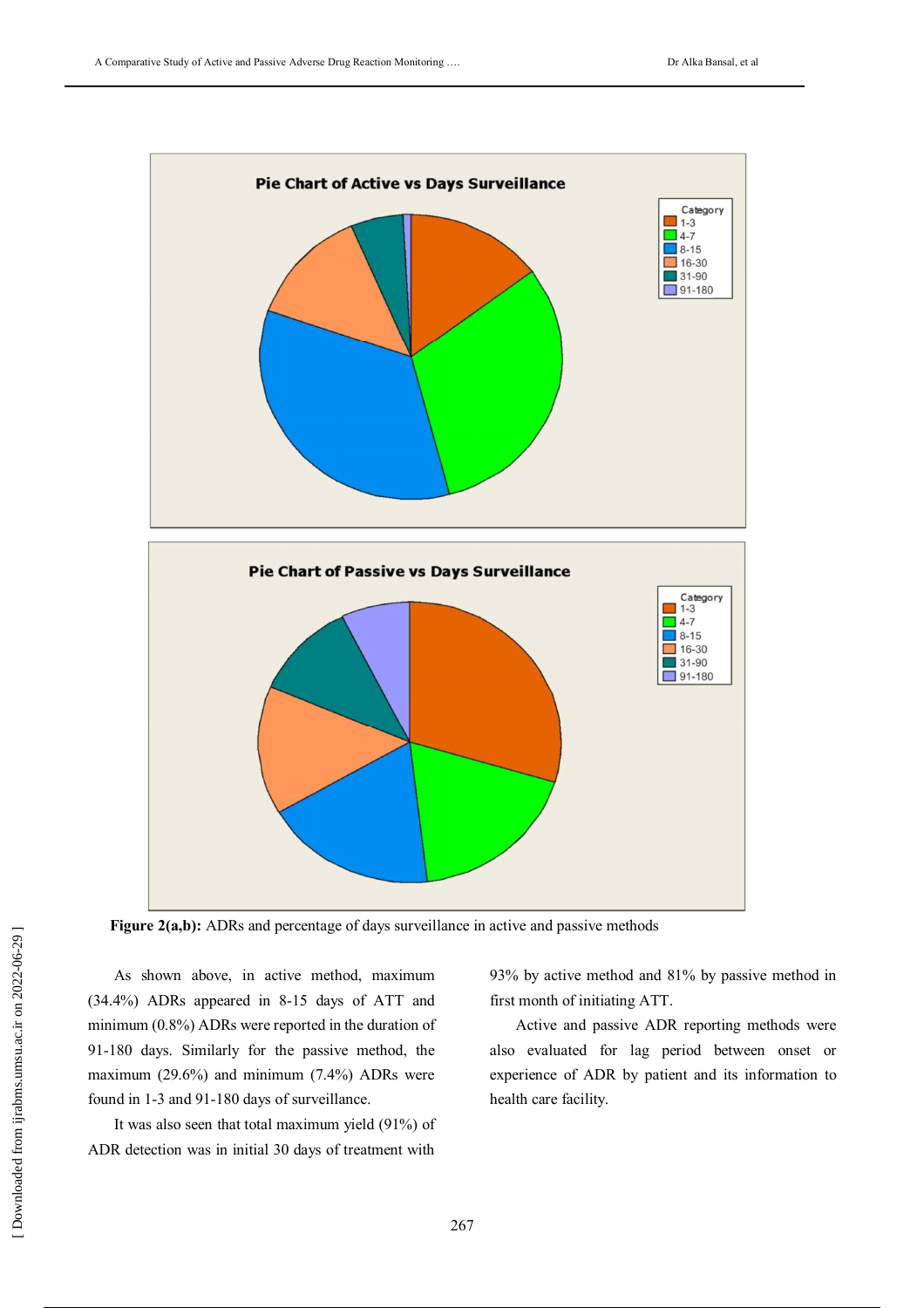

# Summary Report for Diffrence in days for Passive



**Figure 3 (a,b):** Description of lag period (in days) between onset of ADRs and reporting to health system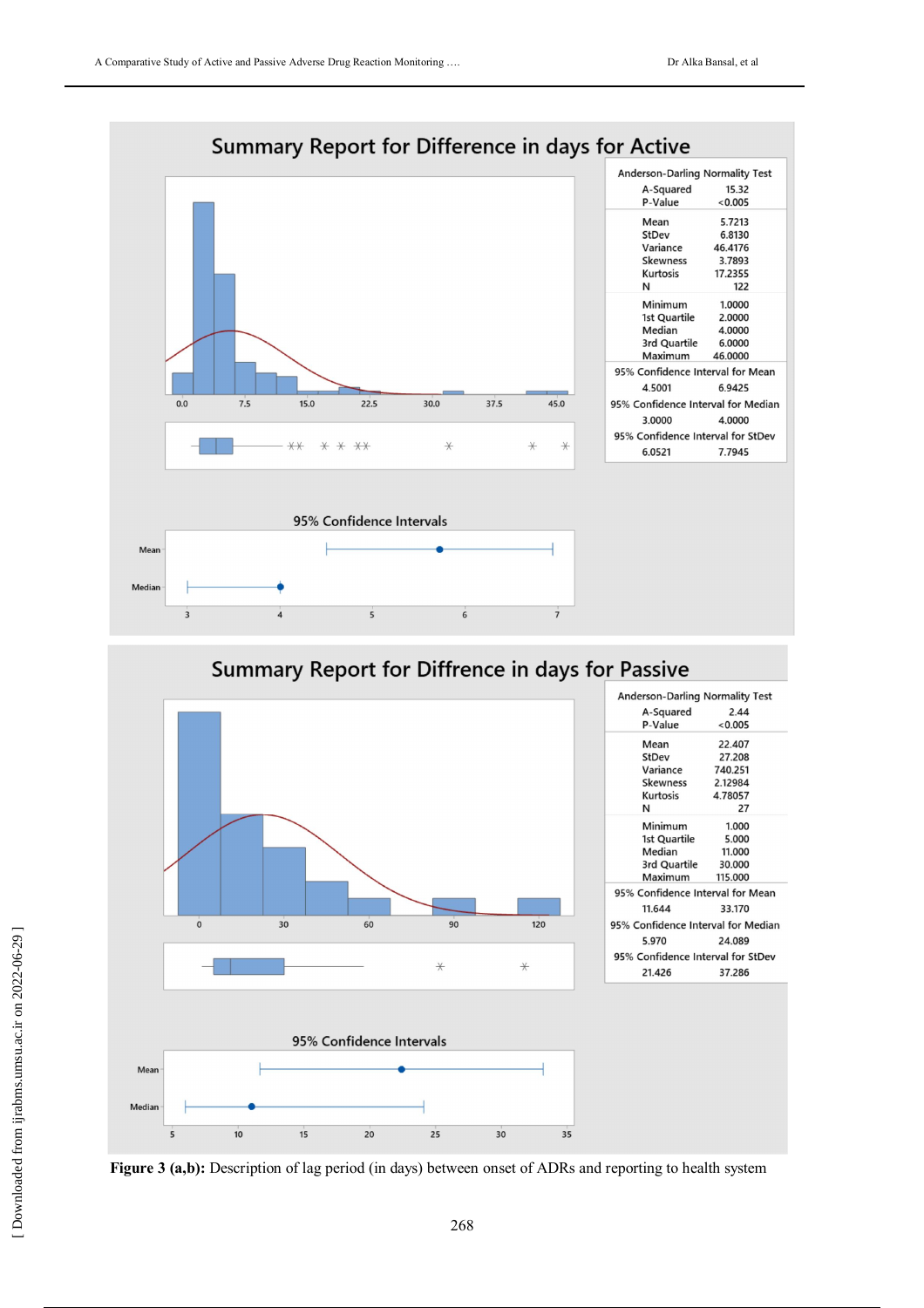#### **Statistical analysis and interpretation**:

According to the statistical analysis, it was seen that the mean lag period for the passive method was high as compared to the active method (22.41 vs 5.72 days). Also it was found that the coefficient of variation for both the methods was almost same (119.08 and 121.42 respectively) but was very high indicating that distribution of lag period for both the method was also not consistent.

#### **Discussion**

Adverse drug reactions can be collected and reported with active and passive reporting methods. Passive method provides opportunity to confidentially and voluntarily report ADRs(14).While active method proactively and systematically monitors patients to seek detailed information about ADRs encountered during treatment (10,13). The primary outcome of both methods in terms of yield, and time lag may differ in different diseases and settings.

In terms of yield, our study revealed that a total of 149 ADRs were reported from 303 category 1 TB patients;122 ADRs from active group and 27 from passive group. It means that numerically yield by active method was approximately 4.5 times higher than passive method. Our study also found that the majority of patients suffered from GIT, cutaneous, and CNS related ADRs. Though the incidence of GIT adverse effects was similar in both groups (48%), comparatively more cutaneous and CNS related ADRs were detected by active and passive drug surveillance methods, respectively. It could be because the mild rashes and flushing are not recognized easily by patients. Similarly because of the social stigma associated with the disease, patients become stressed on diagnosis and complaints like anxiety, stress, and worries were reported more by patients via passive method. Yun IS et al. found ADRs with gastrointestinal manifestations were most frequently reported by spontaneous (passive) surveillance method while they reported that active surveillance was more reliable to identify adverse reactions associated with changes in laboratory values,

such as hepatobiliary toxicity, hematologic manifestations, and renal manifestations (20).

When compared in terms of consistency of yield by two methods, passive method was found to be more consistent for reporting ADR. This is because spontaneous reporting method found substantial ADRs throughout the study while in active method approx. 93% concentrated in initial one month of therapy. Since it is a new study, we failed to find exactly similar study comparing active and passive methods in terms of consistency. However, some studies have reported nearly parallel findings that maximum yield benefit of ADR by active monitoring is in first four weeks of treatment and active surveillance method for ADRs was accepted with high compliance rates and significant data collection (21,22). According to the studies conducted by Fei C.M. et al. and Yang M et al. also most of the ADRs of anti-TB drugs occurred during first two to three weeks of initiation of treatment(23,24).

As far as yield duration was concerned, maximum percentage of ADRs (34.4%) were recorded between 8- 15 days in active and 29.6% ADRs were recorded in 1- 3 days in passive surveillance method in our study. As the tubercular patients were followed for 180 days, it was observed that passive method reported ADR in the later half (91-180 days) of therapy. Our findings are different when compared to those by Palanisamy S et al. who found more ADRs with lag period of 28 days followed by 15 days in tubercular patients since that study was limited to 7 weeks only (25).

Mean lag period between onset and reporting of ADRs by active and passive methods were 5.72 and 22.4 days, respectively. Statistical analysis revealed that distribution of lag period for both the methods was also not consistent. No similar study could be traced to compare with.

**Conclusion** -ADRs are inevitable part of drug administration. Our study compared active and passive methods of ADR monitoring and revealed that active method can be used additionally to support but not replace passive method as it was most fruitful at the initiation of long term therapy while for steady reporting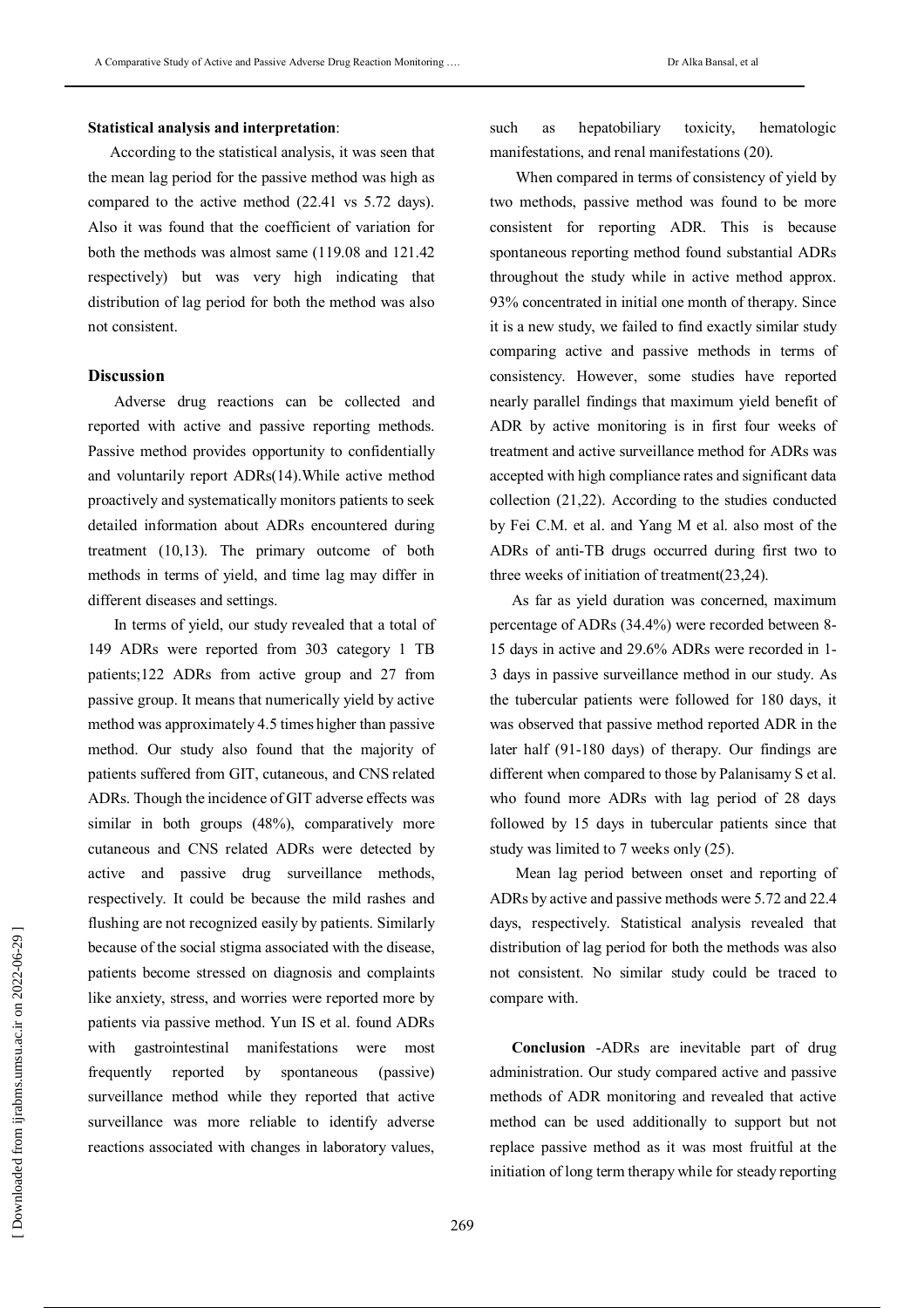in long term therapy passive method was more rewarding. Hence an integrated approach will be more beneficial and in the interest of patients without stressing health system for resources. Managing the ADRs earliest in tubercular patients will also ensure compliance of treatment, reduce suffering of patients, help in plummeting spread of infection, and drug resistance.

**Future scope-** Further, cost effective analysis of the two methods in various diseases and on a larger scale will help in better understanding of the suitability of different methods of drug safety monitoring in diverse diseases.

#### **Acknowledgement**

The Authors deeply express their gratitude to the Head of Department and entire staff of DOTS center, Jaipur for their support to carry out this study. We would also like to thank patients involved in the study for their co-operation.

#### **Financial support**

The authors did not receive any financial support for their research, authorship, and/or publication of this article.

#### **Conflicts of interest**

The authors declare no conflicts of interest.

## **References**

- 1. Syed Hussain F, Sathyanarayanan V, Jamuna Rani R. Analysis of adverse drug reactions encountered in a tertiary care hospital: a cross sectional study. Int J Basic Clin Pharmacol 2018;7(6):1164.
- 2. Xia YY, Liu FY, Wang XM, Yuan YL, Chen YX, Zhou L, et al. Design of the anti-tuberculosis drugs induced adverse reactions in China National Tuberculosis Prevention and Control Scheme Study (ADACS). BMC public health 2010;10(1):267
- 3. Moses C, Celi LA, Marshall J. Pharmacovigilance: an active surveillance system to proactively identify risks for adverse events. Population Health Management 2013; 16(3):147-9.
- 4. Lindquist MA, Edwards IR. The WHO Programme for International Drug Monitoring, its database, and the

technical support of the Uppsala Monitoring Center. J Rheumatol 2001;28(5):1180-7.

- 5.Kalaiselvan V, Srivastava S, Singh A, Gupta SK. Pharmacovigilance in India: present scenario and future challenges. Drug Saf 2019;42(3):339-46.
- 6. Kessler DA. Introducing MEDWatch: A new approach to reporting medication and device adverse effects and product problems. J Adolesc Health1994;15(4):281-5.
- 7. https://www.fda.gov/media/75240/download (Last accessed on 30.11.2020)
- 8. Onakpoya IJ, Heneghan CJ, Aronson JK. Post-marketing withdrawal of 462 medicinal products because of adverse drug reactions: a systematic review of the world literature. BMC medicine 2016;14(1):10.
- 9.Sahu RK, Yadav R, Prasad P, Roy A, Chandrakar S. Adverse drug reactions monitoring: prospects and impending challenges for pharmacovigilance. Springerplus 2014;3(1):695.
- 10. Tiberi S, Muñoz-Torrico M, Duarte R, Dalcolmo M, D'Ambrosio L, Migliori GB. New drugs and perspectives for new anti-tuberculosis regimens. Pulmonology 2018; 24 (2): 86-98.
- 11. Wu T, Gao CC, Lin JS, Zha JL. Active Monitoring of Adverse Drug Reactions with Neural Network Technology. Chin Med J2017;130(12):1498.
- 12.Norén GN, Edwards IR. Modern methods of pharmacovigilance: detecting adverse effects of drugs. Clin Med 2009;9(5):486.
- 13. https://www.who.int/tb/areas-of-work/drug-resistanttb/treatment/adsm\_factsheet\_2018.pdf (Last accessed on 30.11.2020)
- 14. Huang YL, Moon J, Segal JB. A comparison of active adverse event surveillance systems worldwide. Drug Saf 2014;37(8):581-96.
- 15. Sahu RK, Yadav R, Prasad P, Roy A, Chandrakar S. Adverse drug reactions monitoring: prospects and impending challenges for pharmacovigilance. Springerplus 2014;3(1):695.
- 16. Inácio P, Cavaco A, Airaksinen M. The value of patient reporting to the pharmacovigilance system: a systematic review. Br J Clin Pharmacol 2017;83(2):227-46.